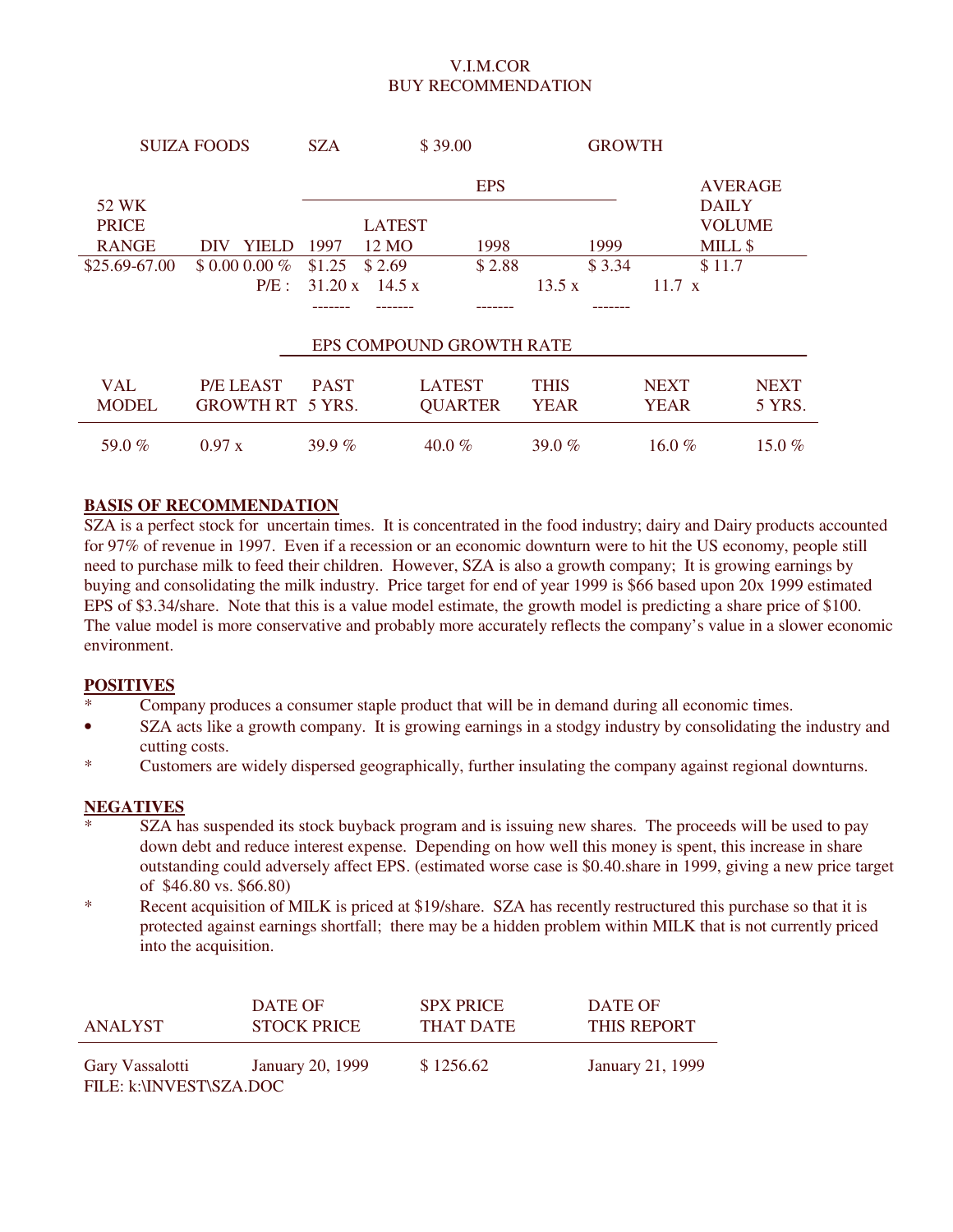# **SUIZA FOODS**

SZA is a leading manufacturer and distributor of fresh milk and related dairy products, plastic containers and packaged ice. The company operates two divisions; Dairy Products (97% of '97 revenues, or \$ 1,805.17 mm) and Plastic Packaging (3% of '97 revenues, or \$55.83mm) with total 1997 revenues of \$1,861mm. The company has been public since 1996, when it came public for roughly \$18/share.

## **Investment Rational**

SZA is in the consumer staple market segment, a segment that historically has had defensive characteristics in regards to economic downturns. Basically, people need to eat or buy certain things to survive, or nondiscretionary spending. SZA, however, inhabits this category with a twist, it is in acquisition mode and is growing earnings and market share by purchasing other dairies and milk distributors and cutting costs. Similar to the effects the banking industry is currently experiencing.

Given SZA's growth attributes, the growth valuation model is probably the better model to use to set a target price. Shown below, the growth model is predicting a share price of \$86.40 for the end 1999. However, it is probably prudent to use the valuation provided by the Value model, with a price prediction of \$60.31 for 1999. This represents a return of 125% and 59%, respectively, from the current share price.

| Model  | Projected Values - Value    | <b>Growth Model</b><br><b>Predictions</b> |         |                  |                    |         |               |
|--------|-----------------------------|-------------------------------------------|---------|------------------|--------------------|---------|---------------|
|        | End of YR   Next YR 5 Years |                                           |         |                  | End of Next<br>Yr. | 5 Years |               |
| Price  | \$60.31                     | \$65.84                                   | \$85.45 | <b>Price</b>     | 86.40              |         | 100.20 152.39 |
|        | 59%                         | 74%                                       | 124%    | <b>I</b> Return  | 126%               | 162%    | 295%          |
| Return |                             |                                           |         |                  |                    |         |               |
|        |                             |                                           |         | P/E Least Growth |                    |         | 0.97          |

| s - Value |                      |         | <b>Growth Model</b><br>Predictions |                         |      |                     |  |
|-----------|----------------------|---------|------------------------------------|-------------------------|------|---------------------|--|
|           | YR   Next YR 5 Years |         |                                    | End of Next<br>Yr.      | ΥR   | 5 Years             |  |
| 0.31      | \$65.84              | \$85.45 | Price                              |                         |      | 86.40 100.20 152.39 |  |
| 59%       | 74%                  | 124%    | Return                             | 126%                    | 162% | 295%                |  |
|           |                      |         | Rate:                              | <b>P/E Least Growth</b> |      | 0.97                |  |

## **Prior acquisitions**

 $\mathsf{l}$ 

Since 1996, SZA has made more than 40 acquisitions. In 1998 it purchased Continental Can, 1 million shares of Horizon Organic Dairy, West Lynn Creamery, a division of Cumberland Farm, and entered into an agreement to acquire Broughton Foods Co.

Quick, major acquisitions can be a danger signal of a company that is not watching the price that it is paying to acquire sales. However, SZA has demonstrated that is aware of ongoing business conditions with its purchase of Broughton (milk). SZA forced a restructuring of the deal to protect itself from incurring damages from the current problems that are affecting MILK. It has structured the deal so that SZA does not have to pay the full purchase price of \$19 in cash immediately, but will pay \$10 in cash now and \$9 later if the purchase proves to meet SZA's goals.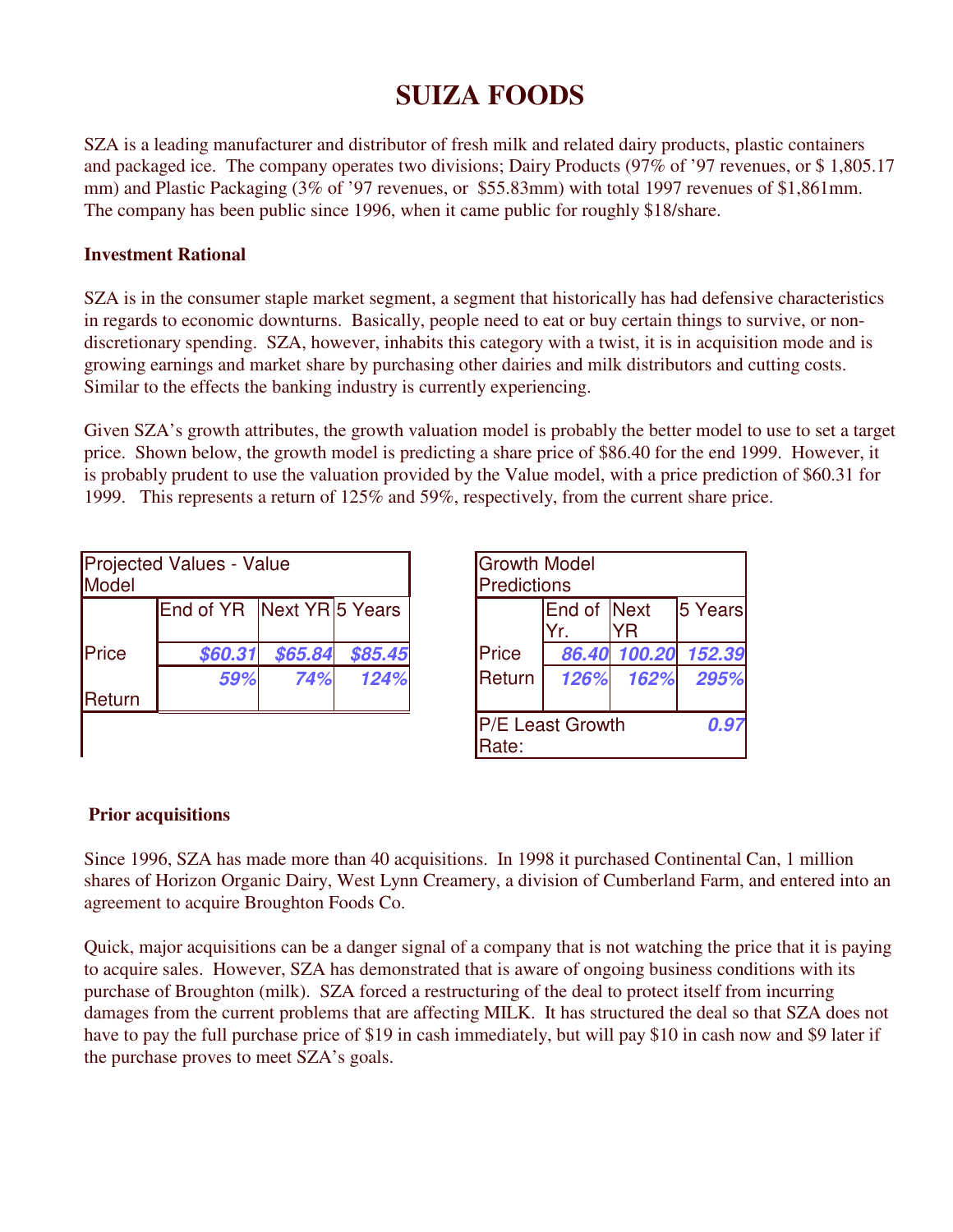## **Effects of the issuance of new shares**

Traditionally SZA has repurchased it shares from the open market when it had excess cash. Recently, it has reversed this trend and is issuing shares to pay down debt. Below is an estimated income statement reflecting this change in attitude and the effect it will have on EPS and the underlying share price target changes.

|                          |                           |                  | Suiza Earnings model for 6 mill share buyback |                  |      |           |      |
|--------------------------|---------------------------|------------------|-----------------------------------------------|------------------|------|-----------|------|
|                          |                           |                  |                                               |                  |      |           |      |
| Item                     | <b>New</b>                | <b>Estimated</b> | Avg.<br>Growth<br>Rate                        | 1997             | 1996 | 1995      | 1994 |
| <b>Shares</b><br>out     |                           | 41               |                                               | 35               | 35   | 35        | 35   |
| Revenue                  | \$                        | 3,384.69         | 89%                                           | 1795             | 521  | 430       | 341  |
| Operatin<br>g Inc        | $\overline{\mathbb{S}}$   | 333.66           | 89%                                           | 177              | 45.1 | 39.8      | 34   |
| Depr                     | \$                        | 83.93            | 88%                                           | 44.6             | 9.9  | 9.3       | 8.2  |
| Int Exp                  | $\overline{\mathfrak{s}}$ | 49.50            | 92%                                           | 36.7             | 17.5 | 19.9      | 19.3 |
| Pretax<br>Inc            | $\mathfrak{S}$            | 200.23           | 84%                                           | \$<br>95.70      | 21.1 | 0.9       | 5.1  |
| <b>Eff Tax</b><br>Rate   | \$                        | 0.52             | 85%                                           | $0.52$ nm        |      | <b>NM</b> | 0.17 |
| Net Inc                  | \$                        | 96.11            | 88%                                           | \$<br>45.94      | 27.9 | $-1.6$    | 4.2  |
| <b>Eps Old</b>           | \$                        | 2.75             |                                               | \$<br>1.31       |      |           |      |
| <b>Eps New</b>           | \$                        | 2.34             |                                               |                  |      |           |      |
| <b>Shares Sold</b>       |                           |                  | 6                                             |                  |      |           |      |
| Price                    |                           |                  | 38                                            |                  |      |           |      |
| Proceeds                 |                           |                  | 228                                           |                  |      |           |      |
| <b>Debt Outstanding</b>  |                           |                  | 778                                           |                  |      |           |      |
| - proceeds               |                           |                  | 550                                           |                  |      |           |      |
| Old Interest Cost        |                           |                  | 70.02 Bond                                    | Interest<br>Rate | 9    |           |      |
| <b>New Interest Cost</b> |                           |                  | 49.5                                          |                  |      |           |      |
| <b>Savings</b>           |                           |                  | 20.52                                         |                  |      |           |      |

As the model above shows, this increase in shares could change EPS by as much as 40 cents per share. However, I have tried to create a pessimistic model to estimate worst-case scenario, and the worst-case scenario still would permit a sizable gain in share price to \$46.80 given future EPS estimates.